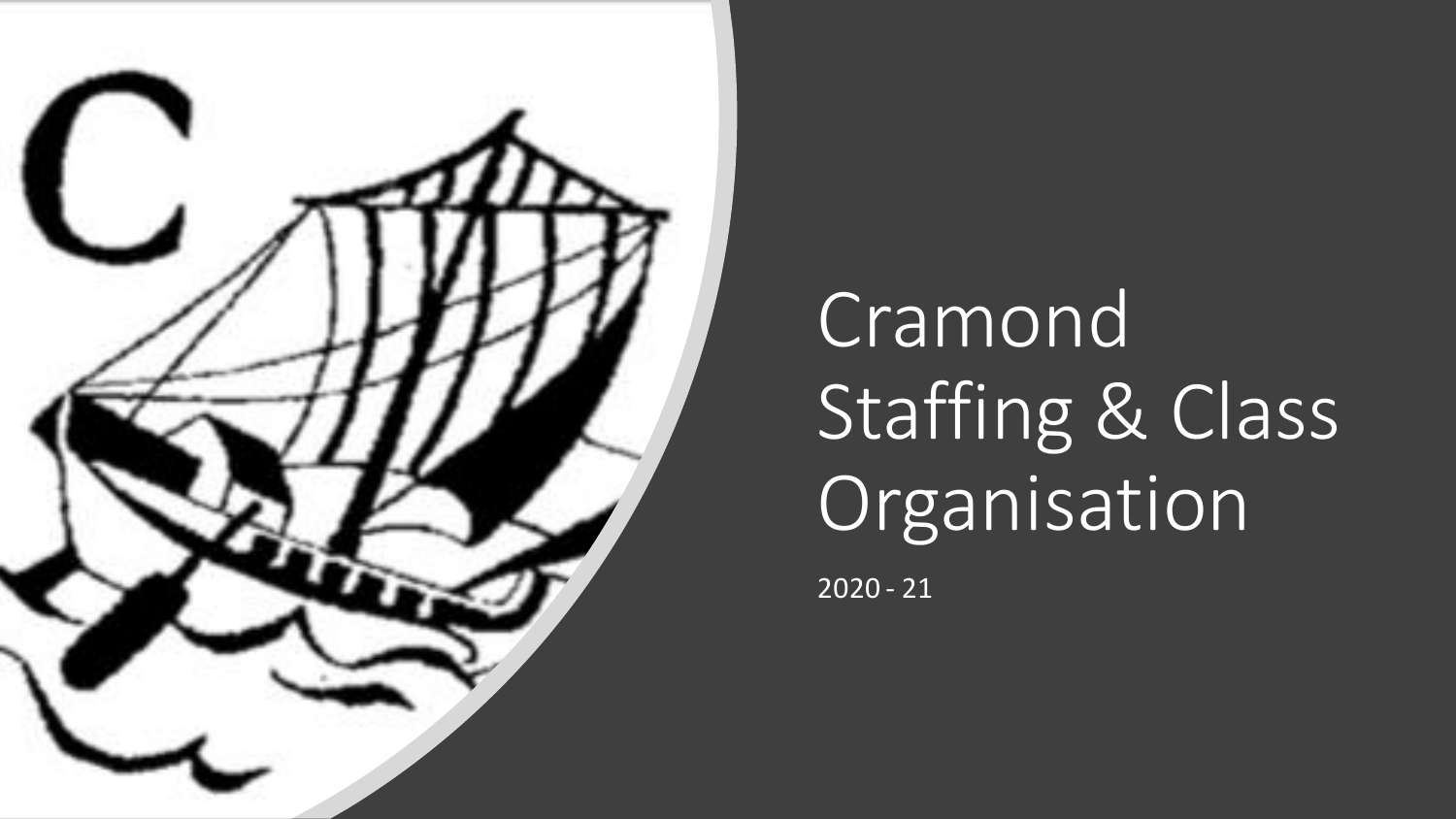### Senior Leadership Team (SLT)

- **Mrs. Helen Donaldson** Headteacher & Nursery Learning Lead
- **Miss Anna Hughes** Acting DHT Supporting Learning School Lead
- **Mr Jay Cook** Principal Teacher. Second level Learning Lead P5-7
- **Miss Amy Barr** Acting Principal Teacher. First Level Learning lead P3-4
- **Mrs Yasmeen Naeem** Acting Principal Teacher. Early Level Learning lead P1- 2
- **Mrs Carol Fortune** School Administrator
- **Mrs Drea Wood** School Business Manager, Mon – Wed 8.30am - 2.30pm

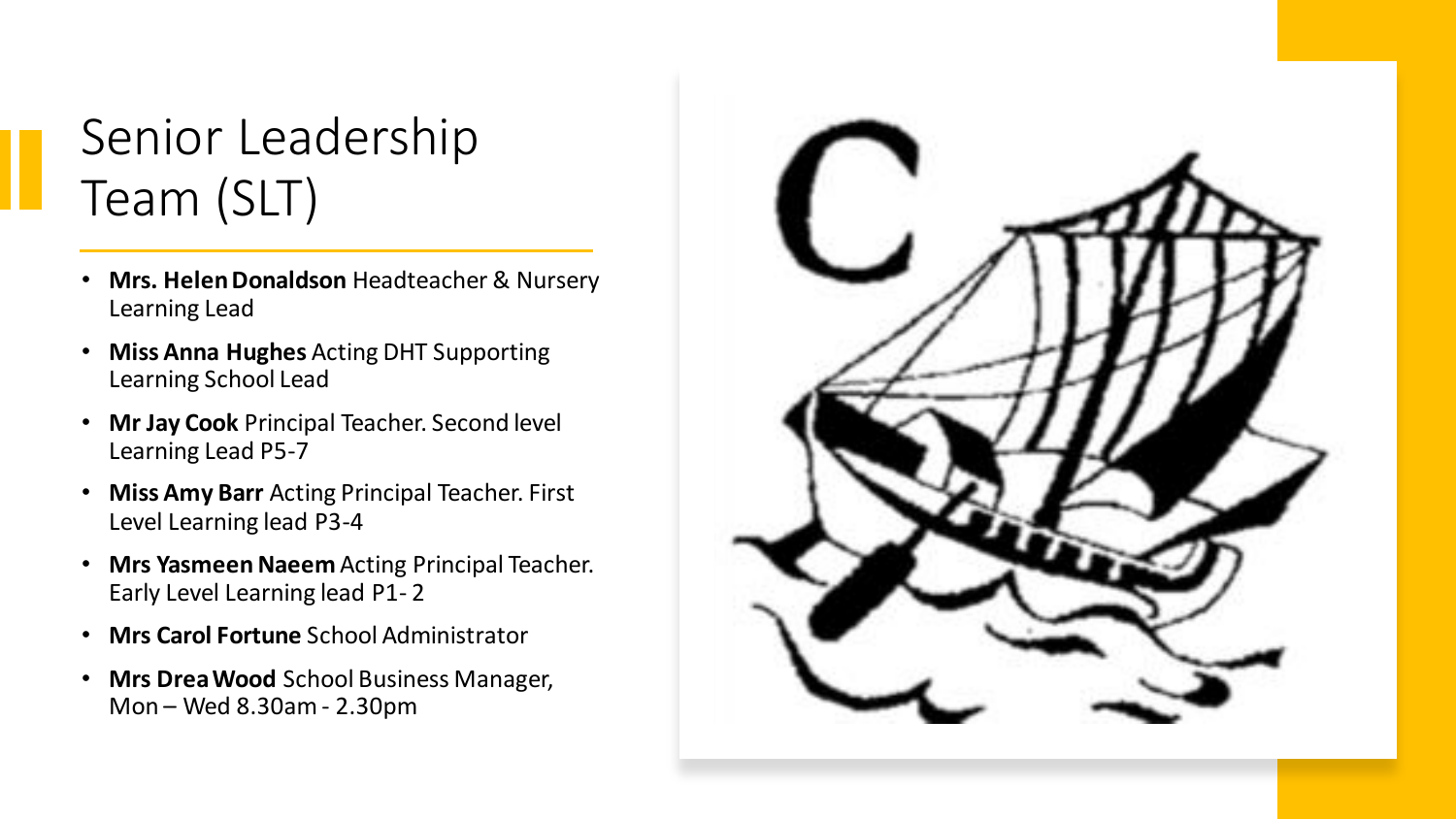#### Contact Details

- Cramond Primary School
- 4 Cramond Crescent
- EH4 6PG
- [Admin@cramond.edin.sch.uk](mailto:Admin@cramond.edin.sch.uk)
- 0131 312 6450
- [Helen.donaldson@cramond.edin.sch.uk](mailto:Helen.donaldson@cramond.edin.sch.uk)
- [Anna.hughes@cramond.edin.sch.uk](mailto:Anna.hughes@cramond.edin.sch.uk)
- [Drea.wood@cramond.edin.sch.uk](mailto:Drea.wood@cramond.edin.sch.uk)

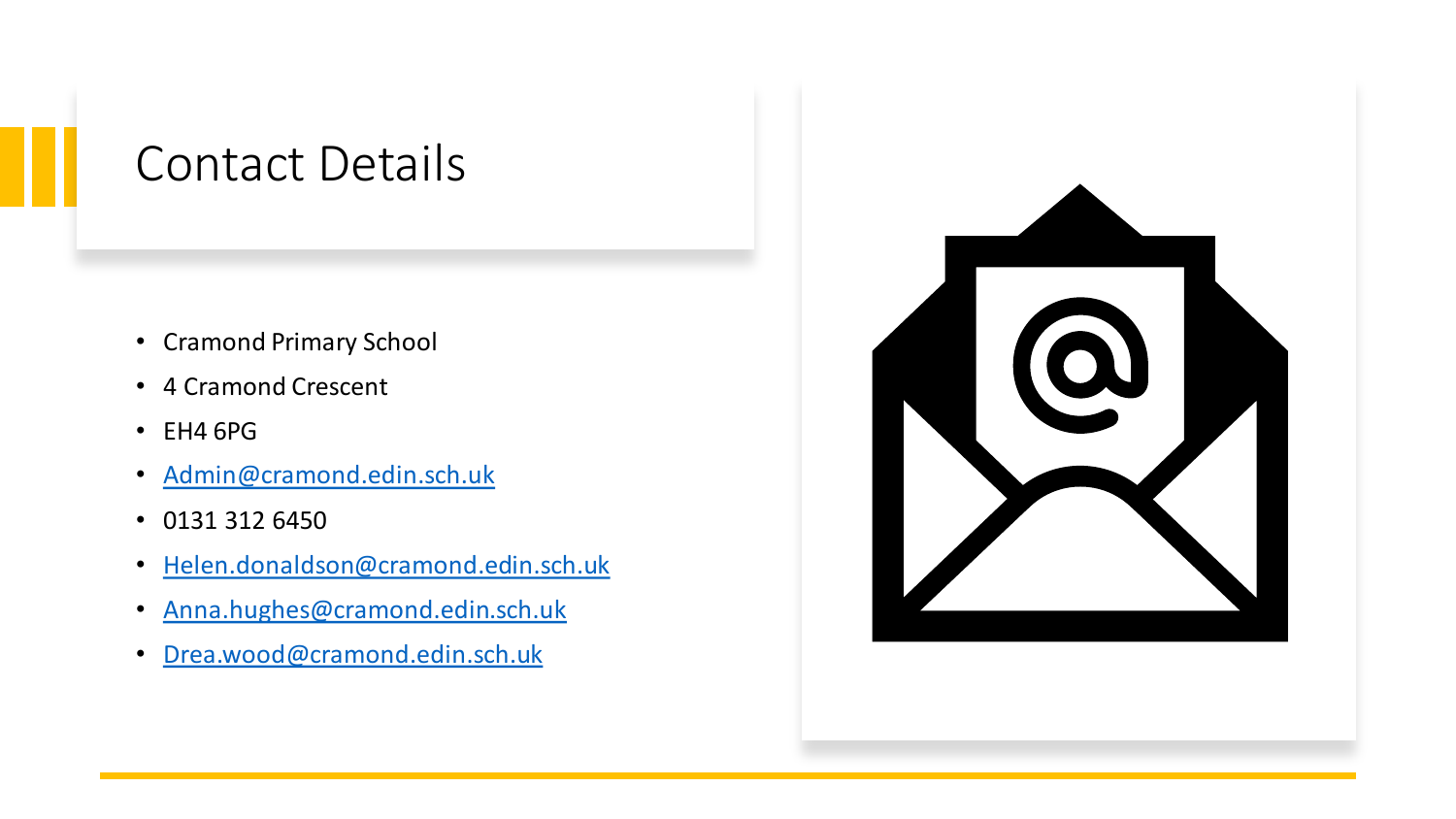Cramond Leadership Structure 2020 21

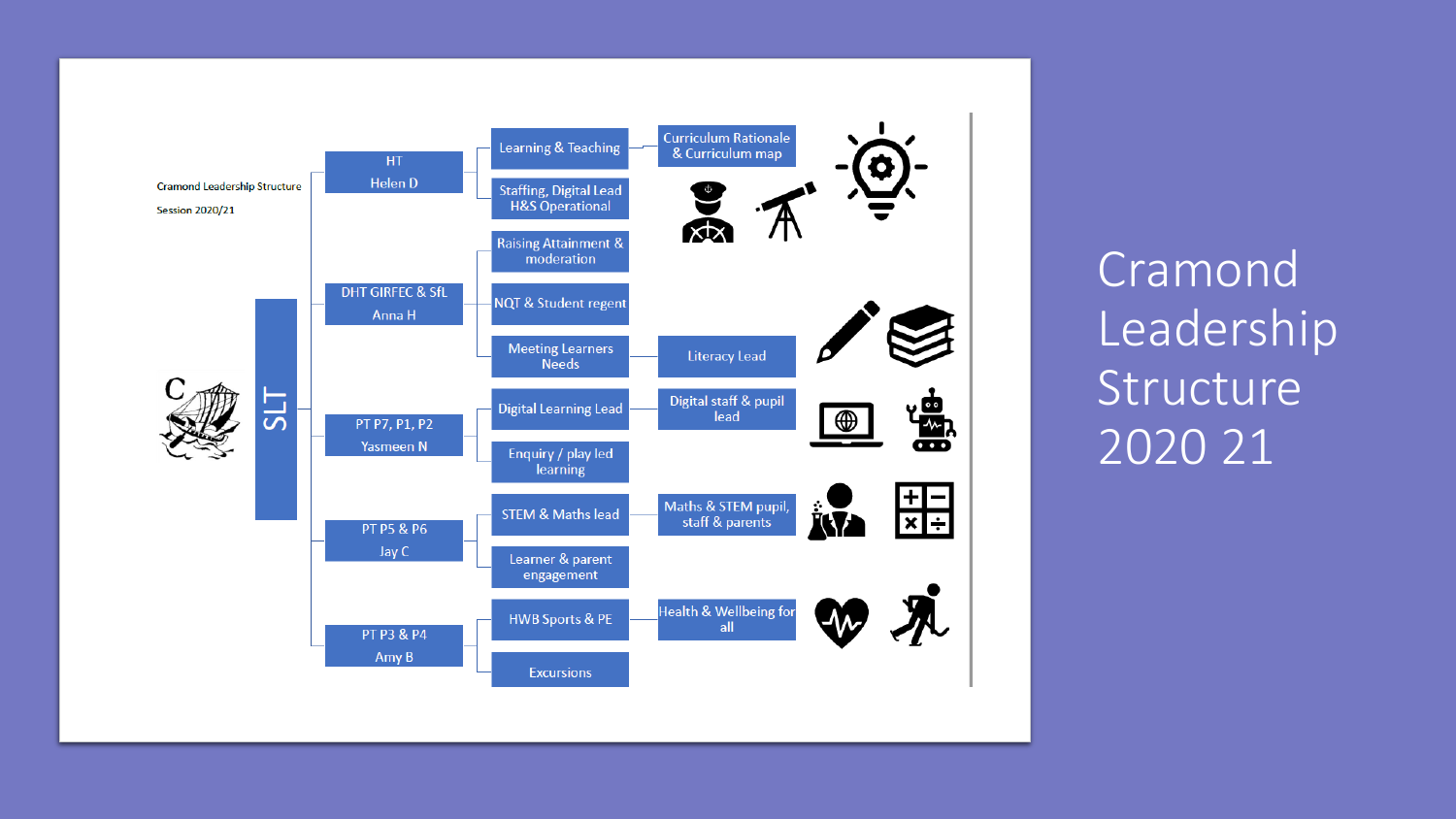

#### Level Learning Teams 2020 - 21

| Early                 | First                  | Second               |
|-----------------------|------------------------|----------------------|
| <b>Rheona</b> Stewart | Marie Arthur           | Chris Powell         |
| Yasmeen Naeem         | Jain Shewan            | Lesley Davies        |
| Lead                  | Amy Barr PT lead       | Aileen Hansen        |
| <b>Owen Robinson</b>  | Katherine Stewart      | Alastair Bennett     |
| <b>Shona Turner</b>   | Nikki Tennant          | Jay Cook PT Lead     |
| <b>Curly Forsyth</b>  | <b>Gillian Murdoch</b> | David & Yasmeen      |
| Gillain Kottis        | Doug Outdoor L         | Alison McKay P7C     |
| (Alastair Bennett)    | <b>Murray PE</b>       | day                  |
|                       |                        | Douglas Short P7 day |
|                       |                        |                      |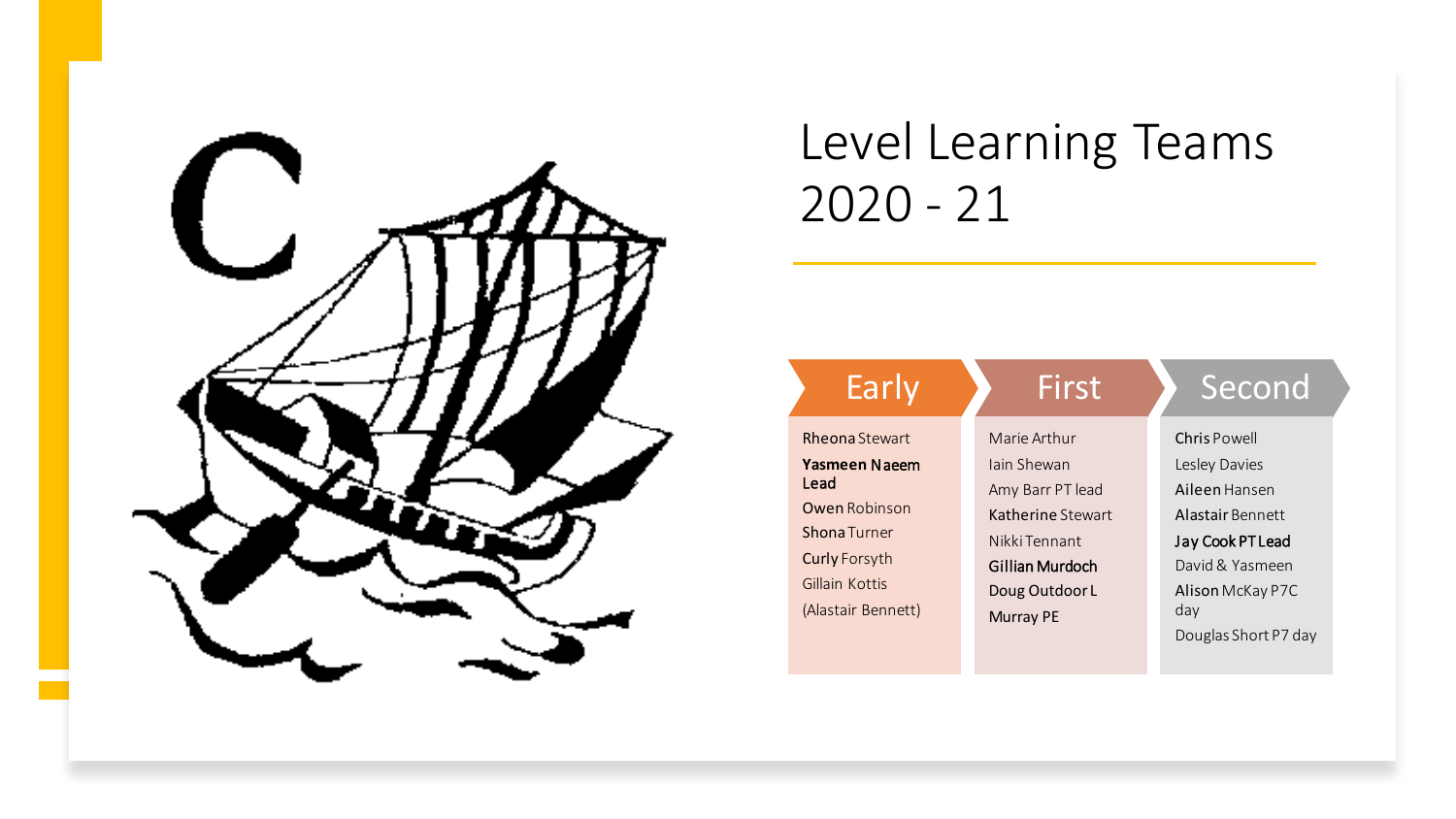### Pupil Support Team

- **Mrs Ali Calder P3**
- **Mrs Willma Swanson P1**
- **Miss Jo Quinn**
- **Mrs Caroline Caddy P1 & P2**
- **Mrs Caroline Scott P4**
- **Mrs Anna Teitz P4 & P5**
- **Mrs Fiona Sheil P4**
- **Miss Gayle Braye P4 & P5**
- **MrsHelen Hossain P1**
- **Mrs Evelyn Atkinson P7**
- **Mrs Morag Kilgour P6**

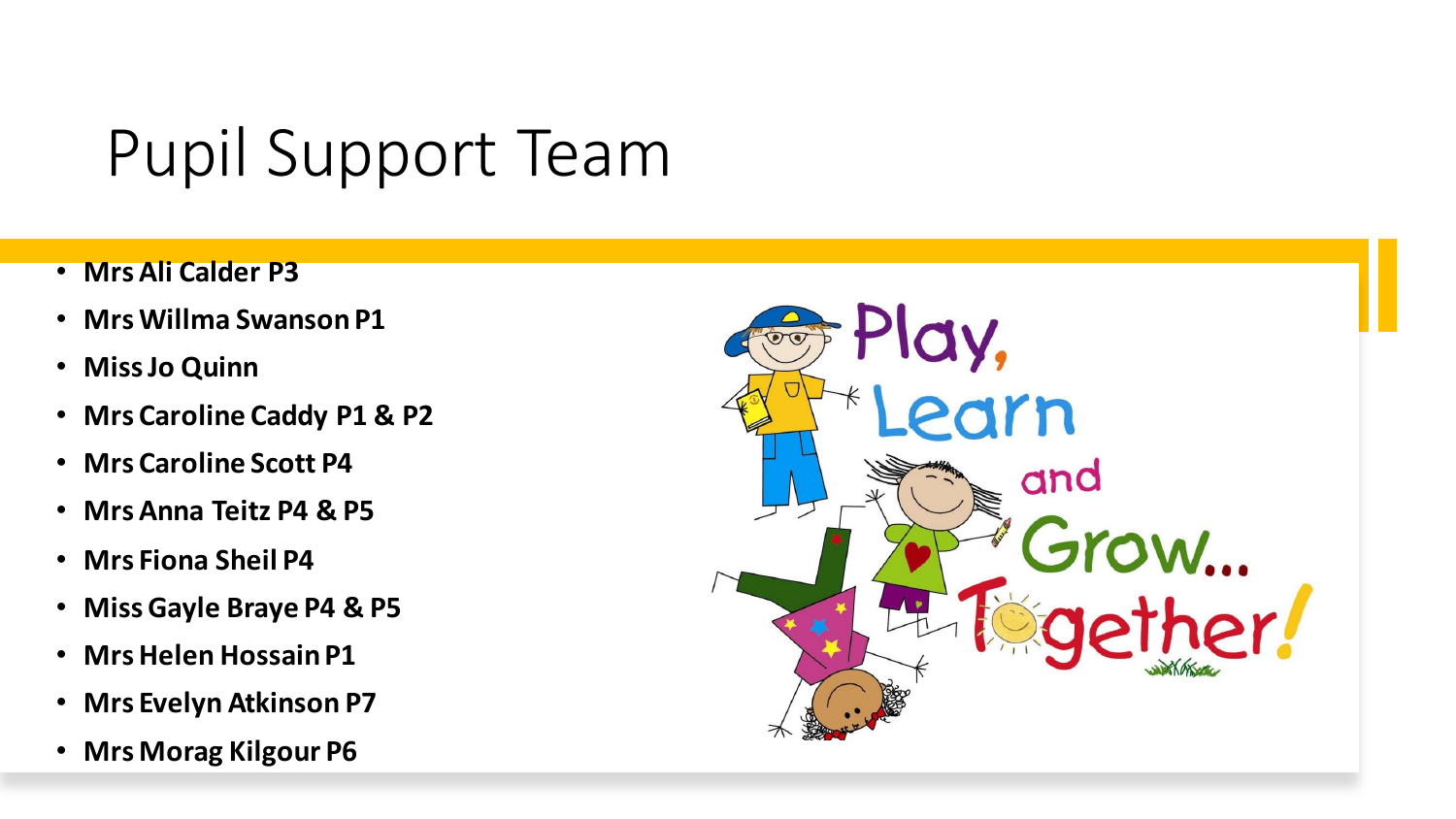

## More staff- whole school.

- **Miss Catriona Nicholl** SFL
- **Mr Doug Short** Outdoor Learning P3- P7 weekly classes
- **Mr Murray Fraser** PE Mon, Tues.
- **Mr Tom Paton** Cluster Teacher
- **MrsJune Nelson**Music
- **Mr Barclay** School Janitor
- **Julie Graham & Moeena** Playground support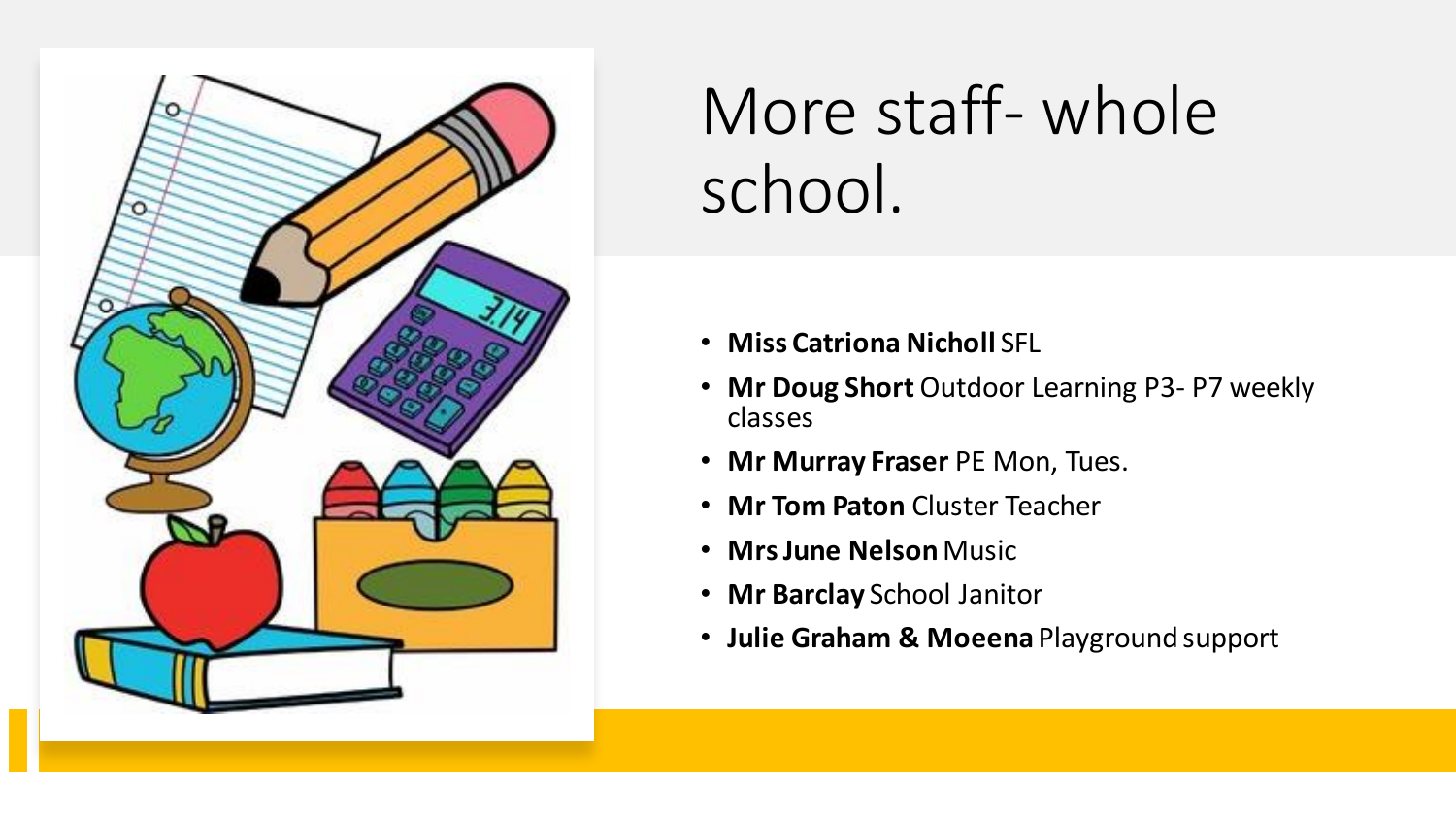

### Nursery Learning & Teaching Team

- **Mrs Rheona Stewart** Nursery Class Teacher
- **Miss Claire MacDonald** Early Years Officer
- **Miss Laura Dow** EYP
- **Miss Megan Stewart** EYP
- **Miss Amber Gunn** EYP
- **Mrs Mikela O'Toole** EYP
- **Miss Lucie Malcovi** EYP
- **Mrs Anne Randall** EYA
- **Mrs Tracy Hamilton** EYA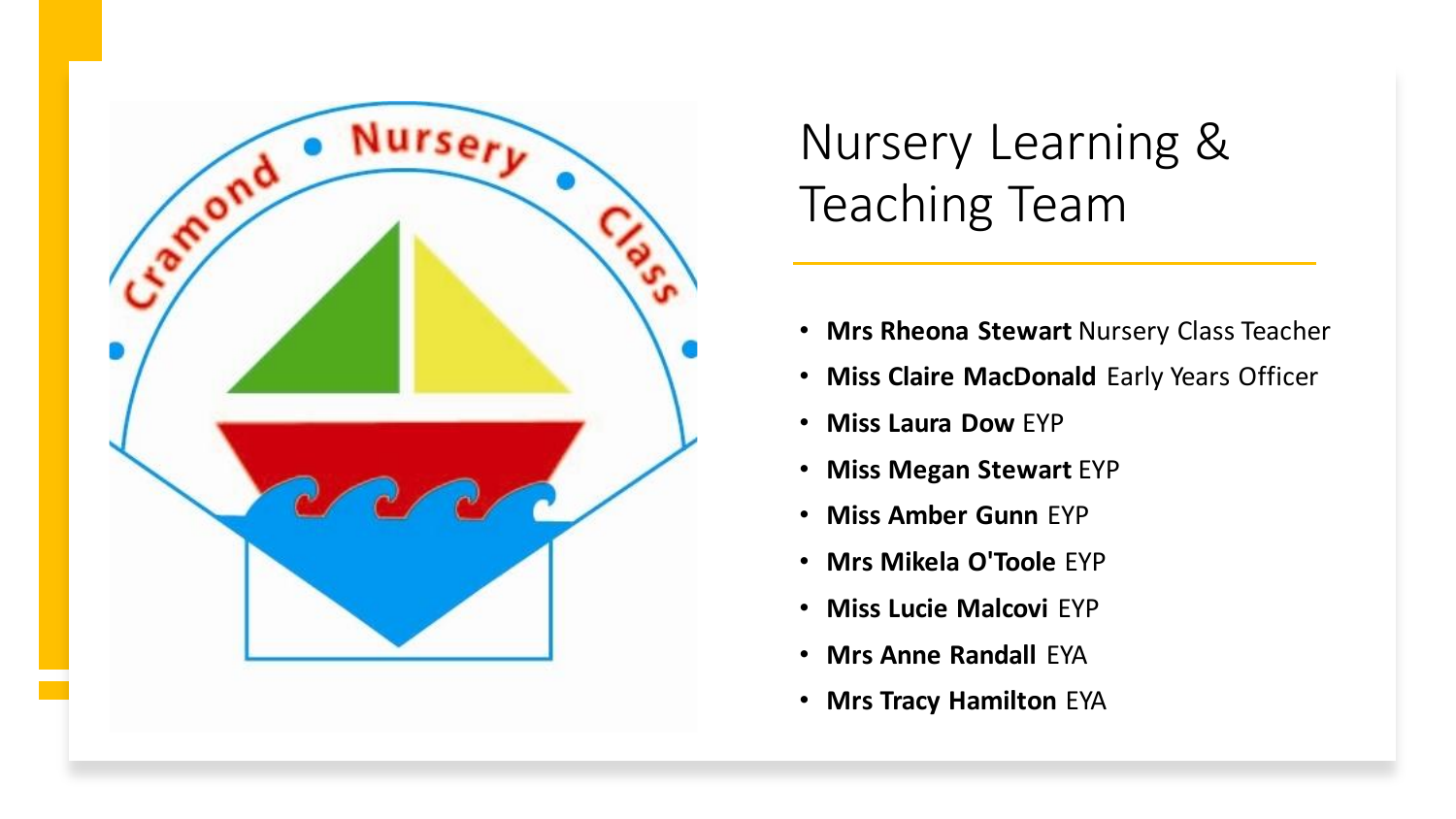

Early Level learning & Teaching Team • **Mr Owen Robinson** P1R Teacher

- **Mrs Shona Turner** P1T Teacher
- **Mrs Carolyn Forsyth** P2F Teacher
- **Mrs Kottis & Mr Alastair Bennett** P2KB teachers
- **Mrs Swanson, Miss Quinn, Mrs Caddy & Mrs Hossain**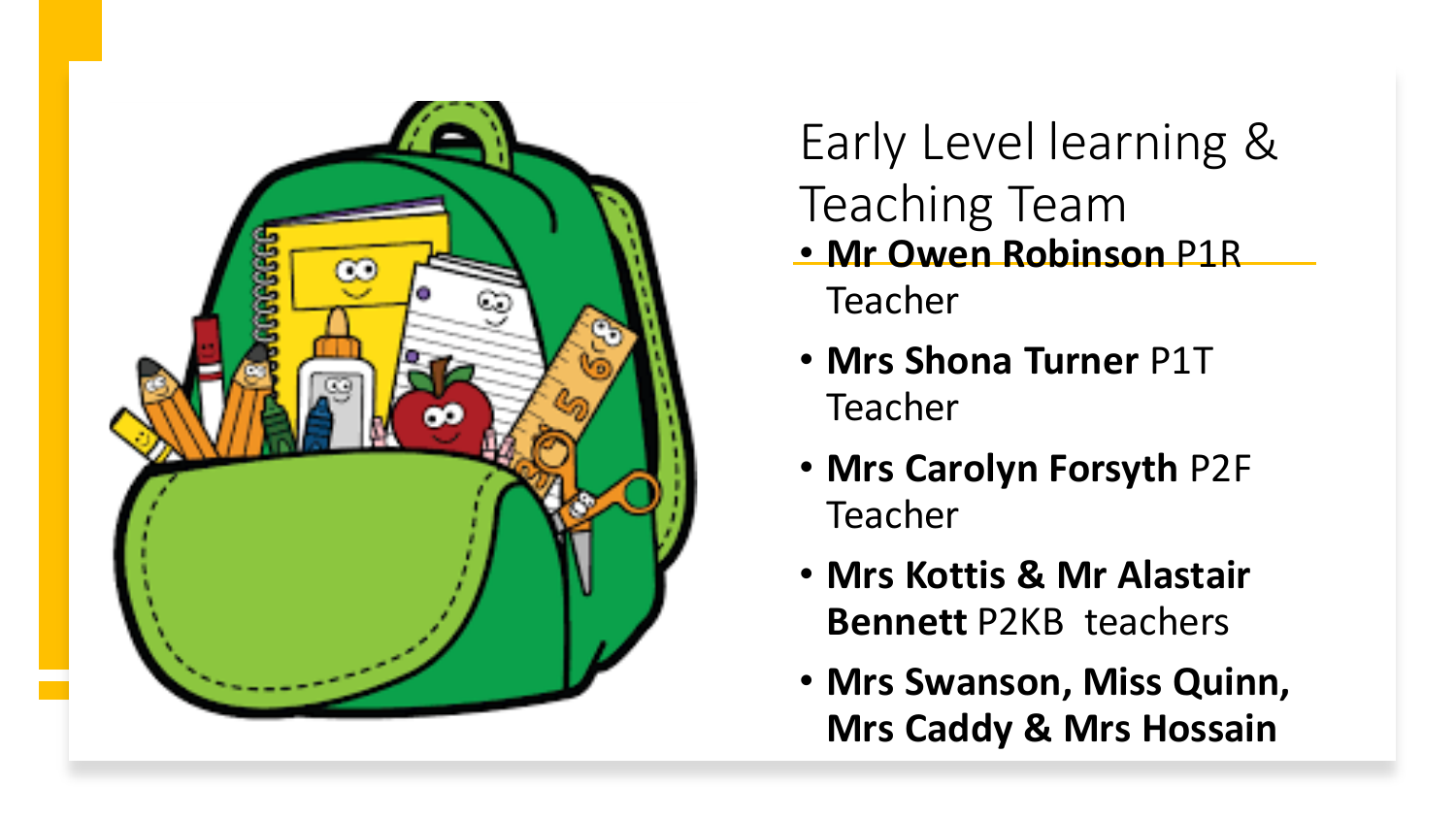### First Level learning & Teaching Team

- **Mrs Marie Arthu**r P3A teacher
- **Mr Iain Shewan** P3S teacher
- **Miss Amy Barr** P4B teacher
- **MrsNikki Tennant** P4T teacher
- **MrsGillian Murdoch** P4M teacher
- **Mrs Stewart** P4 teacher Mon 4M & Tues 4B
- **Mrs Calder, Miss Braye, Miss Teitz, Mrs Scott, Mrs Sheiil**

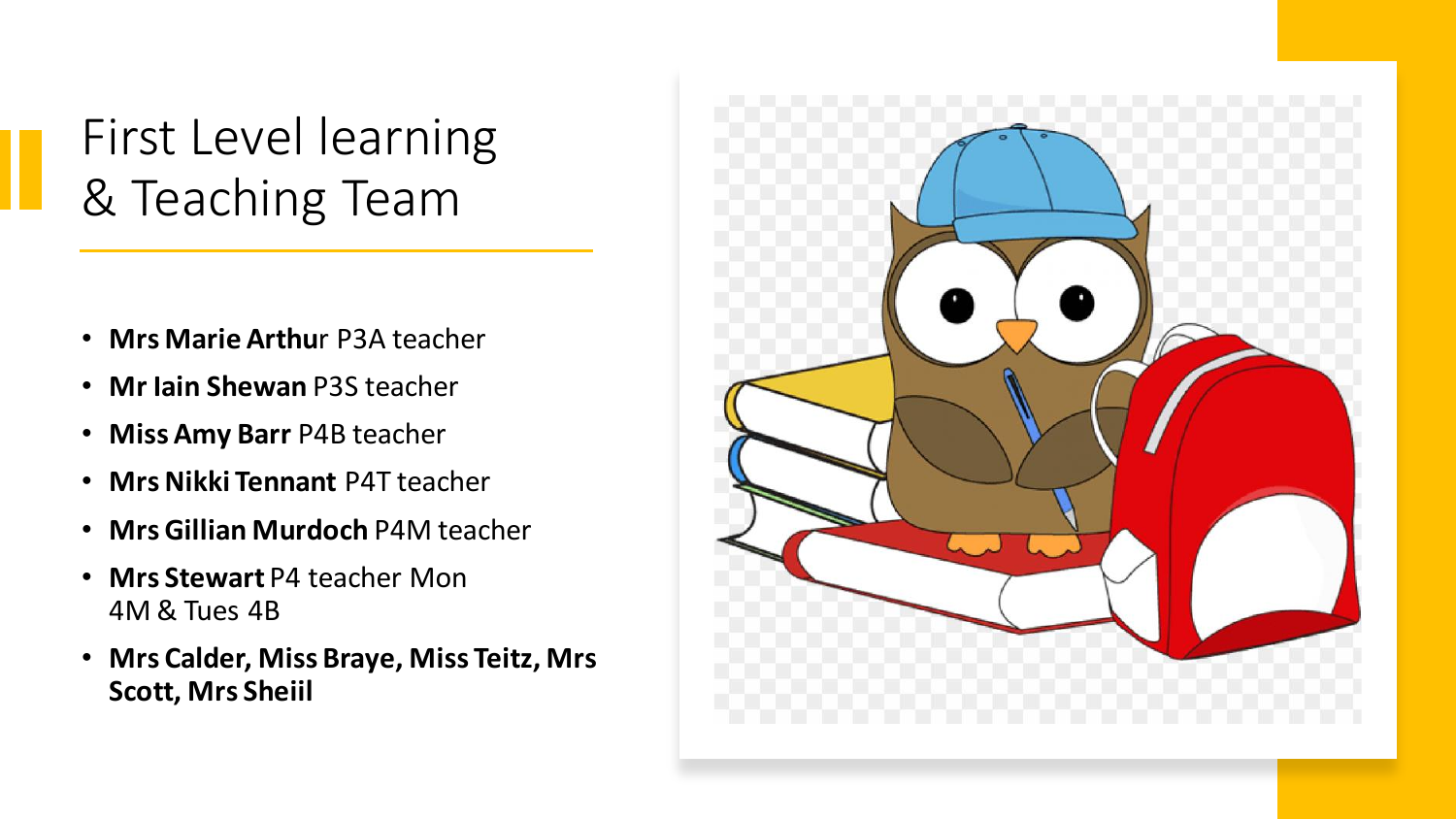### Second Level learning & Teaching Team



- **Mr Chris Powell** P5P Teacher
- **Mrs Lesley Davies** P5D Teacher
- **Mr Jay Cook** P6C Teacher
- **Mrs Aileen Hansen** P6H Teacher
- **Mr Alastair Bennett** P6 team: 6P Wednesdays & 6H on Fridays
- **Mrs Yasmeen Naeem** P7N teacher
- **Mr David Clarkson** P7C Teacher
- **Mrs Kilgour & Mrs Atkinson**